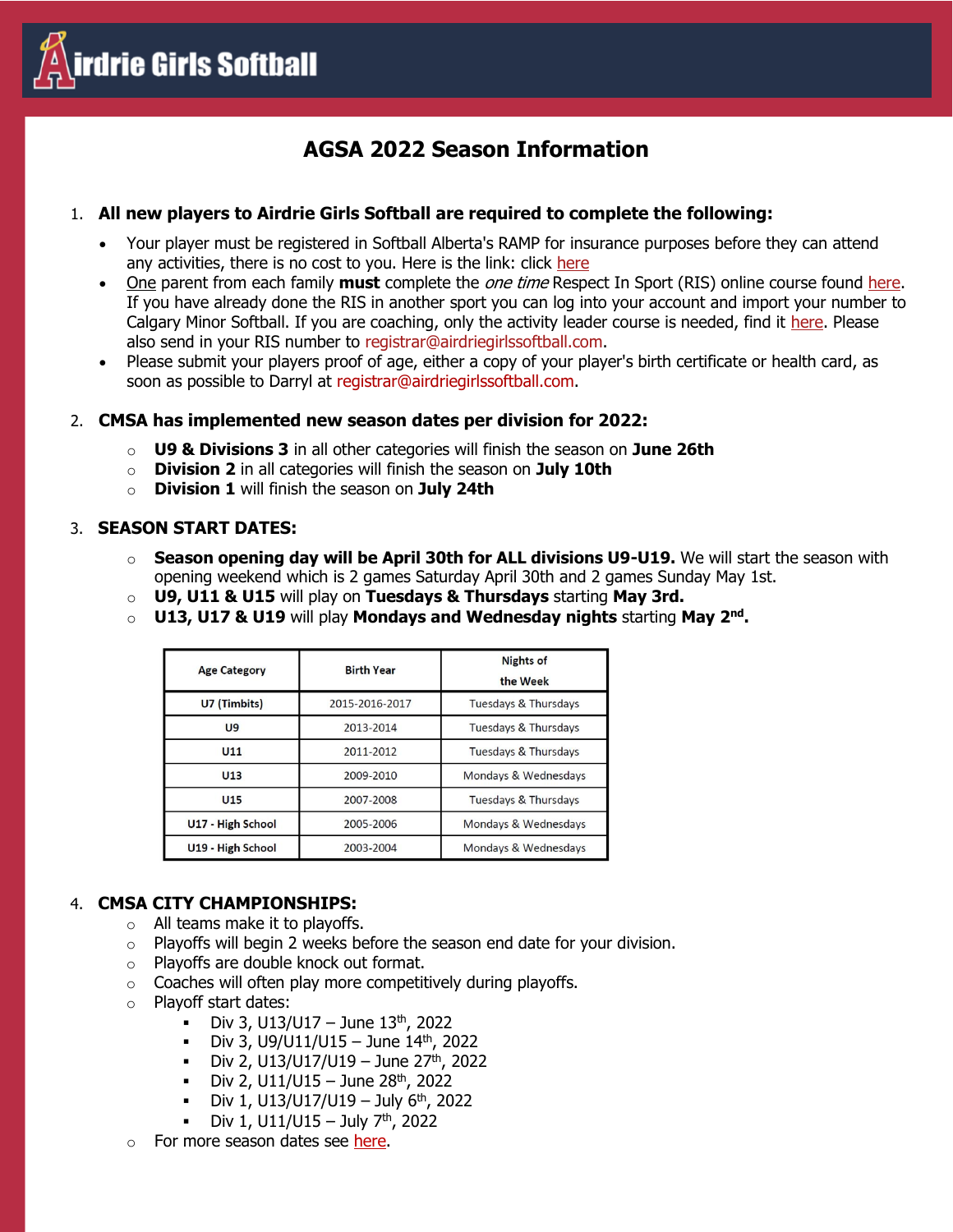

## 5. **GAME TIMES:**

- $\circ$  Games start at 6:45pm, coaches will ask you to arrive 45-60 mins prior to game time to allow an adequate warm up for the team.
- $\circ$  It is very important that you update your availability for games as soon as you can. Games cannot be played with less than 5 players in U9 or less than 8 players in U11-U19.
- $\circ$  Games do have a time limit for each division. There are no new innings after 1hr 30mins for U9 and no new innings after 1hr 45mins for U11/U13/U15/U17/U19.

## 6. **GAME LOCATIONS:**

- $\circ$  We are part of the Calgary Minor Softball Association and will be playing games in Calgary and surrounding areas. Approximately half of the seasons games are home games – [Airdrie Diamonds.](https://airdriegirlssoftball.com/diamond-locations/)
- $\circ$  U9, U11 & U13 Divisions 2 & 3 will play in Airdrie, NW Calgary, Chestermere, Cochrane, and Strathmore.
- $\circ$  U11/U13 Div 1 & U15/17/19 in all divisions, will be playing games in Airdrie, Calgary, Chestermere, Cochrane, Strathmore & Okotoks.
- o Team schedules can be found [here](https://airdriegirlssoftball.com/schedules/) once CMSA has released them. This will happen closer to the second half of April.

## 7. **UMPIRES:**

- $\circ$  There has been a shortage of umpires throughout the province of Alberta lately.
- $\circ$  All categories and divisions require teams to provide a parent volunteer to umpire for each of their home games.
- $\circ$  AGSA has put together a Parent Umpire Reference Guide, [here.](https://airdriegirlssoftball.com/wp-content/uploads/2022/02/AGSA-Parent-Umpire-Quick-Reference-Guide-2022.pdf) This document can be found in the equipment boxes at each Airdrie Diamond as well.
- o Typically each family will take at least one turn umpiring.

# 8. **OUTDOOR TEAM PRACTICES:**

- $\circ$  There are 1-2 practices per week. Each Coach/Team determines when their teams' practices will be held, but due to diamonds being used for league games during the week practices are held on a Friday, Saturday or Sunday.
- $\circ$  Practices are very important to the growth of our players and their team. This is when coaches can prepare for the season and work on what they've noticed in a game. Please have your player attend all practices.

# 9. **INDOOR TEAM PRACTICE TIMES:**

- $\circ$  Once teams are formed mid-March, teams will start to practice in the school gyms once per week for an hour.
- $\circ$  These times might not be the same times as game nights, they can be any day Monday to Friday.
- $\circ$  These practices are very important for the development of the players as well as the team ahead of the season. Please do your best to attend all indoor practices.
- $\circ$  Once it warms up, and the diamonds are usable, these practices will move outdoors.

# 10. **EQUIPMENT REQUIREMENTS for U9 – U19:**

- o All Players MUST have their own CSA approved batting helmets with *dual ear flaps, fastened chin* strap and attached face mask.
- $\circ$  All players MUST wear a jill/cup to play on the diamond.
- o All Players require a fastpitch softball glove.
- o Softball cleats are recommended but not mandatory.
- $\circ$  ALL pitchers MUST use an approved face mask for all levels U10 and above.